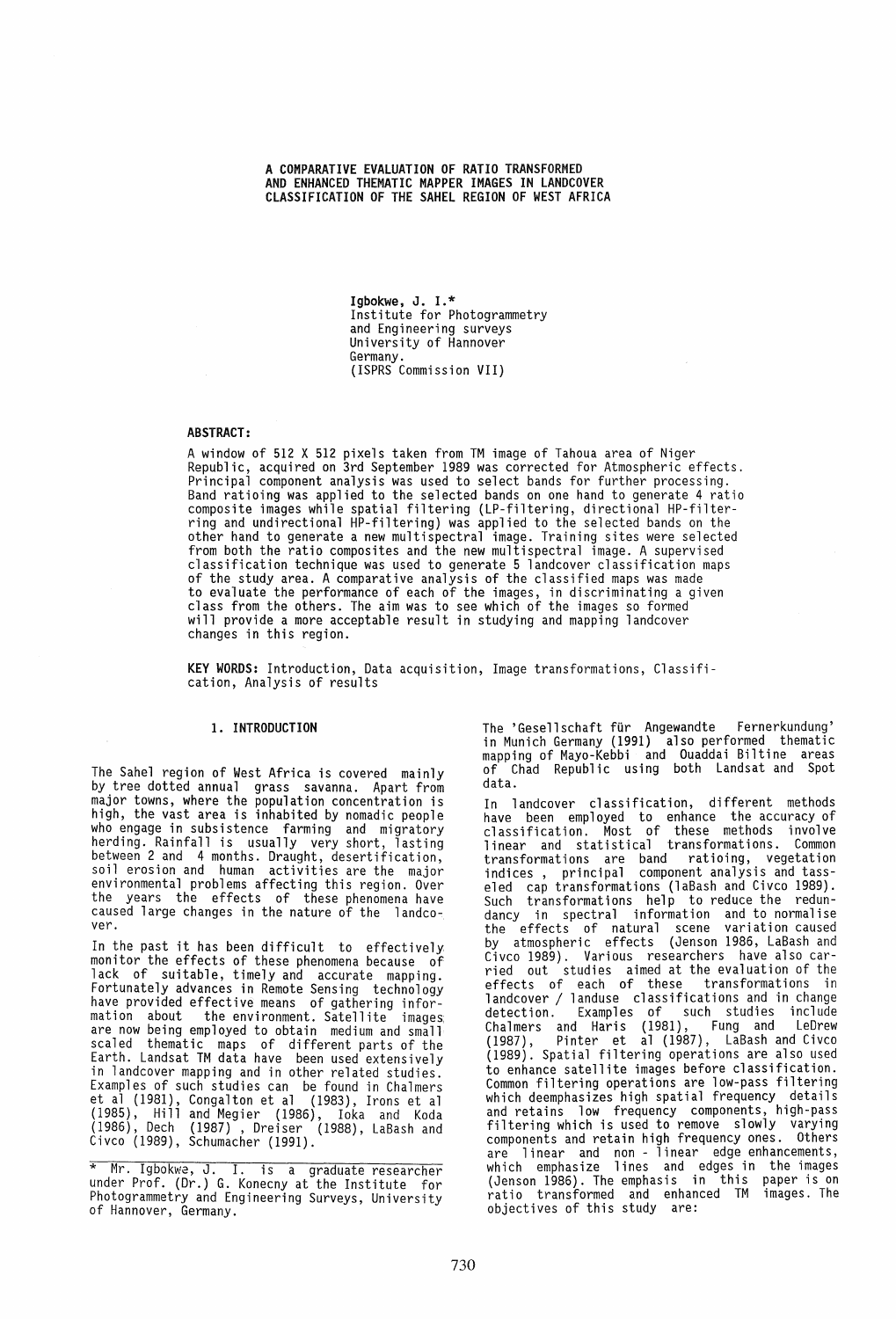- i) To generate landcover classification maps of the study area using both the ratio composite and the enhanced TM images.
- ii) To evaluate the performance of each of the ratio composites and the enhanced image in supervised landcover classification.
- iii) Based on the above to determine which of the images so formed will give a better result when studying the landcover changes in this regior.

#### 2. STUDY AREA

The study area for this investigation is situated near the town of Tahoua in the south west-ern Niger Republic. It has an area of about 235.93 km ,which is equivalent to 512 X 512 pixels<br>of 30m TM spectral resolution. It lies approxi-<br>mately 5°35' to 5° 45' W longitude and 14°40' to 140 50' N latitude (fig. 1). The vegetation is made up of mainly grass savanna and shrubs near the water sources. The water potential is not very high. The area has small rivers, seasonal streams and flood plains that are fed by rain during the rainy seasons.

# 4. IMAGE PROCESSING

The procedure adopted for this study is illustrated on the flow chart on fig. 3. The image processing was done with GOP 302 image processing system at the Institute for Photogrammetry and Engineering Surveys, University of Hannover Germany. After windowing, atmospheric correction and bands selection, the selected bands were then transformed in two ways. Firstly band ratioing was used to generate 4 ratio composite images and secondly spatial filtering operation was used to generate a new multispectral image. Each of the steps taken will be discussed below.

#### 4.1 Image correction

A window of 512 X 512 pixels study site was used. It consisted of bands 1 to 5 and 7. Band 6 was not used because of its lower spatial resolution of 120m (Konecny and Lehmann 1984 , LaBash and Civco 1989). Atmosphe-<br>ric correction was applied to supress the effects of.haze. The correction was done through histogram adJustments, based on a subtractive bias established for the band being corrected. The resul-



## Study Area

Fig. 1 Approximate location of the study area.

#### 3. DATA ACQUISITION

Landsat TM 4 image from path 089 and row 256 was used. The scene-was-acquired on-3rd-Septem-<br>ber 1989, towards the end of rainy season. Figure 2 shows a colour composite of the study area, made up of channels 7, 4, 1, assigned to red, green and blue respectively.Ancillary data such as aerial photographs and topographi- cal maps (1:50 000) were also used.

tant image was then normalised.

## 4.2 Principal component analysis

Principal component analysis was used mainly to reduce the redundancy in the original bands. After the transformation the first three components cumulatively accounted for over 99% of the total variance. To select suitable bands for further processing while avoiding loss of spectral infor-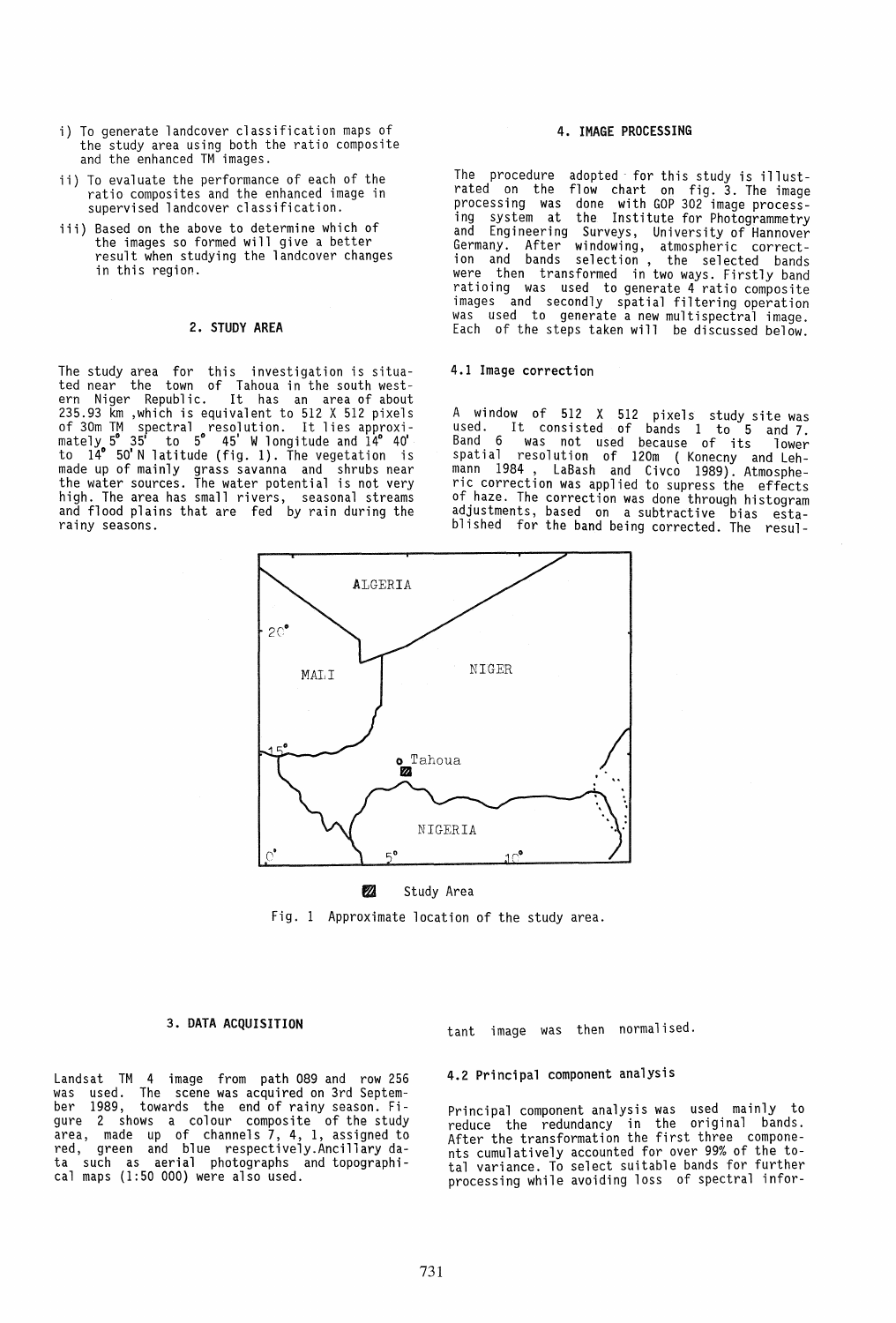

Fig.2 Colour compositeof the study area (Bands 7 /4 /1 ) After atmospheric correction

mation, the correlation of each band with each component was computed. The computation was done with the formular (1).

$$
R(k,p) = \frac{A(k,p) \times \sqrt{\lambda p}}{\sqrt{\text{VAR}(k)}} \tag{1}
$$

where  $A(k,p)$  is the eigenvector for band k and component  $p$ , and component p,<br>  $\lambda$ p - pth eigenvalue( component)<br>
VAR(k) - varince of band k in the variance-

covariance matrix of the image set.

Through this it was possible to determine how each band loads each of the first three components (Jenson 1986). Based on this assessment,bands 1,3, 4, and 7 were selected. This combination contained at least one band in each of the major spectral wavelenghts and can provide ideal separabilty in landcover classification.

#### 4.3 Band ratioing

Four ratio composite images were generated with the selected bands of the original image.The ratio composites were assigned the names TR1, TR2, TR3 and TR4 respectively. Each composite consists of 3 ratio combinations. The ratios were computed based on the normalising function (2) which encodes the ratio values from 0 to 255 (Jenson 1986).

$$
(Pi,j) \text{norm} = C \text{ (arctan---2)}
$$
  
(Pi,j)1 (2)

where C is a constant equal to 162.34 (Pi,j)k and (Pi,j)l are the pixel values in position i,j in bands k and 1 repectively. The generated ratio composite images are as follows: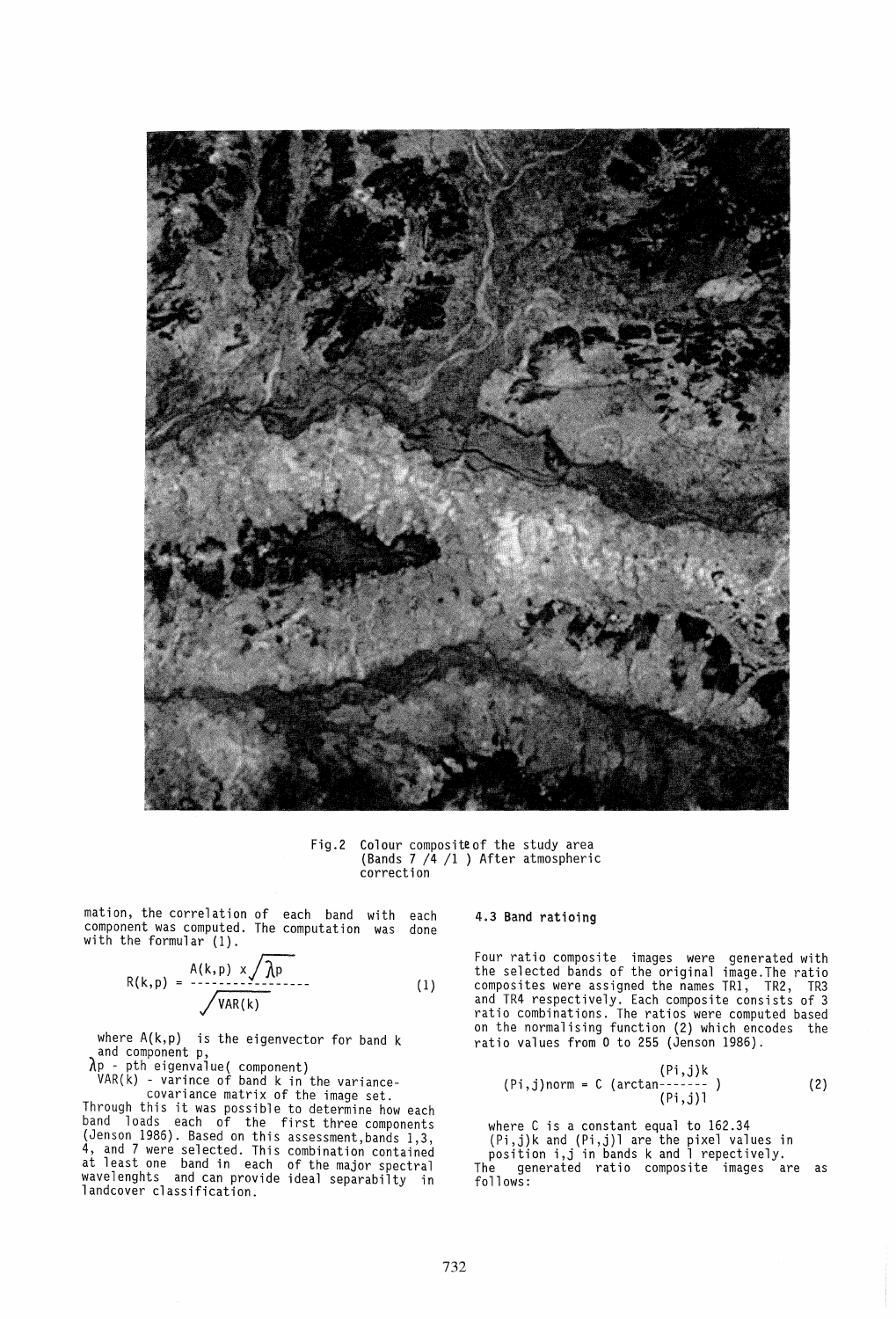

Fig.3 Flow chart of adopted Procedure

| bd1 bd1 bd1 bd1 bd1 bd1 composite 1 (TR1) = (---- , --- , --- )                                                                                                                                                       |  |  | bd3 | bd4     | bd7 |  |
|-----------------------------------------------------------------------------------------------------------------------------------------------------------------------------------------------------------------------|--|--|-----|---------|-----|--|
| Ratio composite 2 (TR2) = $\begin{pmatrix} 1 & 1 & 1 & 1 \\ 0 & -1 & 1 & 1 \\ 0 & 0 & 1 & 1 \end{pmatrix}$ bd4 bd7                                                                                                    |  |  |     | bd3 bd3 | bd3 |  |
| Ratio composite 3 (TR3) = $\begin{pmatrix} bd4 & bd4 & bd4 \\ --2 & 2 & -2 \\ bd1 & bd3 & bd7 \end{pmatrix}$                                                                                                          |  |  |     |         |     |  |
| Ratio composite 4 (TR4) = $\begin{pmatrix} 6 & 1 & 1 & 1 & 1 \\ 1 & 1 & 1 & 1 & 1 \\ 0 & 1 & 1 & 1 & 1 \end{pmatrix}$ and $\begin{pmatrix} 6 & 1 & 1 & 1 & 1 \\ 1 & 1 & 1 & 1 & 1 \\ 0 & 1 & 1 & 1 & 1 \end{pmatrix}$ |  |  | bd7 | bd7     | bd7 |  |

These 4 ratio combinations were selected after visual analysis of all the possible combinations generated from the chosen bands.

## 4.4 Enhancement

Spatial filtering was used to generate another multispectral image, which was assigned the name TAH. For this purpose all the selected bands of the original image were passed through a combination of LP-filtering, directional HP-filtering of one-dimensional high energy areas and undirectional HP-filtering of other energy areas. These ope-<br>rations empasised edges, lines and smoothened<br>areas of homogenity in the image. GOP 302 image edges, lines and smoothened<br>in the image. GOP 302 image processing program ENHANCE was used for this

purpose. This program uses three standard kernel sets. Each set consisits of two complex-valued kernels. The real part of the first kernel per- forms low-pass filtering, while the imaginary part performs isotropic high-pass filtering. The second kernel performs two non-isotropic high-pass filtering in two different orientations, separated by 90 degrees (GOP 302 image processing manual).

## 4.5 Training sites

Training sites were selected from all the images (both the ratio composites and the enhanced image) A total of 7 landcover classes were identified (table 1). All the training sites were extracted with the aid of interpreted aerial photographs of the area. Other ancillary information were also used. GOP 302 image processing program STAT was used to extract the statistics for each class from each of the images.

Table 1. Landcover classification hierarchy

| S/No.           | Landcover class                                                        |
|-----------------|------------------------------------------------------------------------|
| 1.1<br>1.2      | Water<br>Clear water<br>Muddy water (with vegetation<br>in some areas) |
| $\frac{2}{2}$ . | Vegetation<br>Shrubland                                                |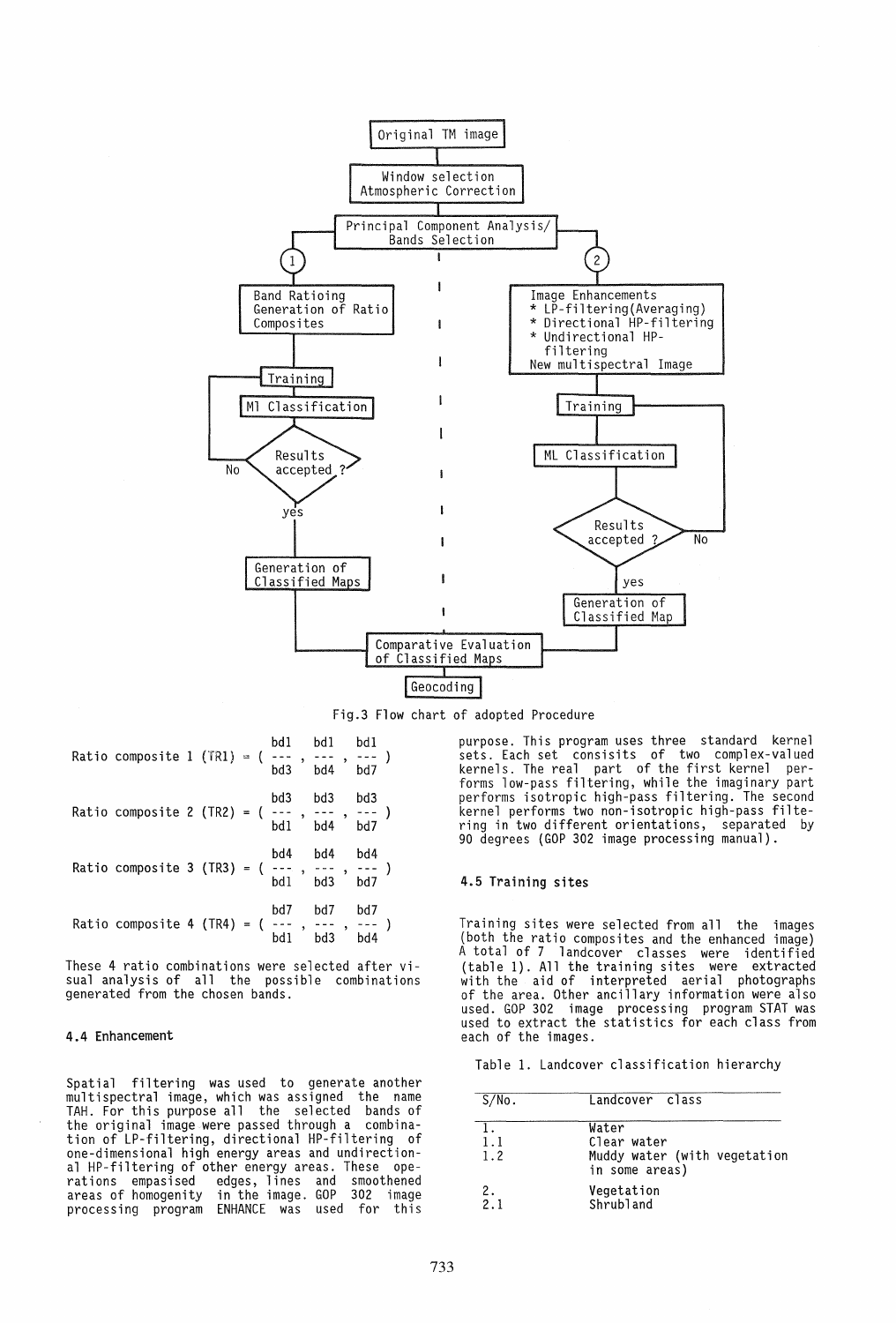| 2.2                      | Grass Savanna                                                                            |
|--------------------------|------------------------------------------------------------------------------------------|
| 3.                       | Barrenland                                                                               |
| 3.1<br>3.2<br>3.3<br>3.4 | Bare rocky surfaces<br>Sandy surfaces<br>Bare rainfed flood plains<br>Mixed barren areas |

### 4.6 Classification

A maximum likelihood classification was applied to each of the ratio composites and to the enhanced image, resulting in 5 classified landcover maps

# 4.7 Classification assessment

To assess the classification accuracy of each image, a pixel by pixel comparison of each of the classification results and an assumed true map, based on confusion analysis was made. The true map was obtained also with the aid of the aerial photographs and contains selected test areas different from the training sites used in the classification. These test areas were assigned names corresponding to the classes, prior to classification. Statistics were extracted from them and then overlapped with each of the classification results This gave a pixel by pixel comparison of the two maps. It showed the number of pixels of each class that were correctly classified. Errors of omission and commission were calculated for each class in each of the classified maps according to the methods illustrated by Jenson (1986). Prior to classification an overall accuracy of 90% was set as a threshhold in assessing the performance of the images. Table 2, (a to e) show the error matrices for each of the classified images. A summary of the performance of each image is presented in table 3.

#### 5. GEOCODING

A total of 55 control points were selected from the original image. These same points were identified,on the topographic maps (1:50 000) and their UTM coordinates extracted. Both the image coordinates ( row and column) and the map coordinates were the input data in computing the parameters of affine transformation, which was used to rectify the imagery to the UTM frame. The computation was based on the first order polynomial equations fit to the control point data using least-squares criteria (Konecny and Lehmann 1984, Jenson 1986, La-Bash and Civco 1989 and Karl Kraus 1990). Usually first order polynomial is enough to model the translation and the scale changes in x and y axes, skew and rotation for a small area of TM scene (Jenson 1986). Moreover the area under investiga-<br>tion is relatively flat.

To determine how well the coefficients obtained from the least-squares regression accounted for the geometric distortion in the input image,a root mean square error (RMSE) was computed for each control point(Jenson 1986, LaBash and Civco 1989). Prior to this a maximum RMSE of 0.90 was set as a threshhold. Control points were systematically reduced until a total of 30 points produced an acceptable result. These 30 points were used to compute the final transformation parameters used to geocode each of the classified maps to the UTM grid. A nearest-neighbour interpolation was used to resample the pixel values of the input images.

## 6. DISCUSSION AND CONCLUSION

In terms of the overall accuracy, all the images performed well above the classification accuracy<br>of 90% set as a threshhold prior to classification However the 4th ratio composite - TR4 provided the best overall accuracy of 93.3%. 2nd and 3rd compo-<br>sites provided the next best overall result -<br>The overall accuracy was lowest in the enhanced image TAH. For the individual classes, the percentage agreement was highest in class barrenl (bare rocky surfaces). The ratio composites represented this class with 98.8% agreement,while the enhanced image represented it with 99.5%. This class was easily separable spectrally from other classes, which accounted for the high representation by all the images. The percentage agreement was lowest in the class barren3 (bare flood plains), with a representation of between 75.8% and 77% by the ratio composites and 79.5% by the enhanced image.The omission error from all the images was relatively high in this class. This was due to the dificulty in spectral separation of this class from other barrenland classes, particularly barren2 and barren4. Merging the barrenland classes into one class will certingly improve the situation. Clear water was also not very well represented by the ratio composites. They all had 85.9% agreement.The enhanced image TAH did relatively better with 96.9%. The class shrubland was highly represented by all the images with over 97% in the ratio composites and a little over 98% in the enhanced image TAH. Tubbid water was also well represented<br>with the agreement highest in TAH - 97.2%. Grass savanna was well represented by the ratios, but poorly represented by the enhanced image TAH with 85.0%.

In conclussion, the following deductions can be made.

- i) At the level of classification discussed above all the images provided acceptable results. However the ratio composite TR4 had the best overall result. The ratio composites also highlighted the vegetation very well.
- ii) The enhanced image TAH performed better than the ratio composites in 5 of the classes -<br>water1, water2, shrubland, barren1 and barren3. It showed that if the sub-classes<br>barren3. It showed that if the sub-classes are merged together, this image will probably provide a better result than all the ratios.
- iii) All the images so formed can provide acceptable results if used in change detection. However enhanced image TAH , which represented much of the individual classes better might be more suitable for use in change detection studies in this region.

# 7. REFERENCES

- 1. Aronoff, S. 1982. Classification Accuracy: A user Approach. Photogrammetric Engineering and Remote Sensing, 48, pp 1299-1307.
- 2. Bernstein, R. 1983. Image Geometry and Rectification. Manual of Remote Sensing, ASPRS,Vol 1, pp 875-881.
- 3 Campbell, J. B. 1981. Spatial correlation effe-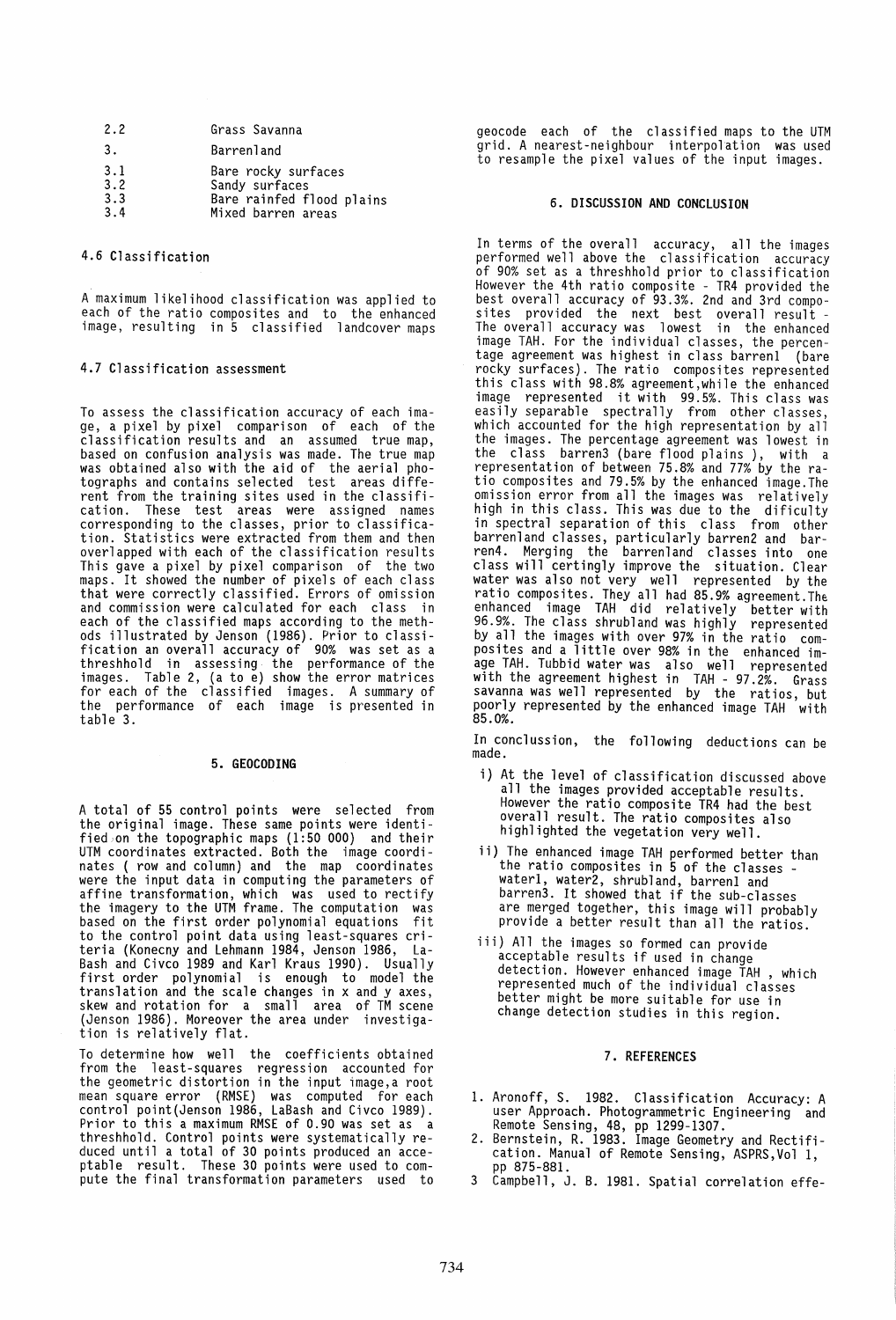|                     |               |                |                | Classified map                 |             |              |              |     |        | Omi.         | Com.                          | Accuracy |
|---------------------|---------------|----------------|----------------|--------------------------------|-------------|--------------|--------------|-----|--------|--------------|-------------------------------|----------|
| Actual Land classes | -1            | $\overline{2}$ | $\overline{3}$ | 4                              | 5           | 6            | 7            | 8   | Totall | $(\%)$       | errorlerror<br>$(\% )$        | $(\%)$   |
| 1. Waterl           | 55            | 4              | 0              | 0                              | 0           | 5            | $\mathbf 0$  | 0   | 64     | 14.1         | 17.2                          | 85.9     |
| 2. Water2           | 6             | 135            | 0              | 0                              | $\mathbf 0$ | 0            | $\mathbf 0$  | 1   | 142    | 4.9          | 2.8                           | 95.1     |
| 3. Shrubland        | 1             | 0              | 434            | $\Omega$                       | 0           | $\mathbf{0}$ | $\mathbf{0}$ | 12  | 447    | 2.9          | 0.0                           | 97.1     |
| 4. Grass Savanna    | $\Omega$      | $\mathbf 0$    | 0              | 356                            | 7           | 3            | 1            | 5   | 372    | 4.3          | 5.6                           | 95.7     |
| 5. Barrenl          | 0             | 0              | 0              | $\mathbf{0}$                   | 752         | $\Omega$     | 9            | 0   | 761    | 1.2          | 3.5                           | 98.8     |
| 6. Barren2          | 0             | $\Omega$       | 0              | 10                             | 5           | 263          | 3            | 12  | 293    | 10.2         | 20.5                          | 89.8     |
| 7. Barren3          | $\mathbf{2}$  | $\Omega$       | 0              | 10                             | 15          |              | 39 252       | 13  | 331    | 123.9        | 6.3                           | 76.1     |
| 8. Barren4          | $\mathcal{P}$ | $\Omega$       | 0              | $\mathbf{1}$                   | 0           | 13           | 8            | 209 |        | $233$   10.3 | 18.5                          | 89.7     |
| Total               |               |                |                | 64 142 447 372 761 293 331 233 |             |              |              |     | 2643   |              | Overall accuracy<br>$= 92.9%$ |          |

# Table 2. Error analysis of the classified maps with test data  $a/TR1$

 $b/$  TR2

|                     |                | Classified map |             |                             |             |     |          |                 | Total | Omi. | Com.<br>error error           | Accuracy |
|---------------------|----------------|----------------|-------------|-----------------------------|-------------|-----|----------|-----------------|-------|------|-------------------------------|----------|
| Actual Land classes | 1              | $\overline{c}$ | 3           | 4                           | 5           | 6   |          | 8               |       | (%)  | (%)                           | (%)      |
| 1. Waterl           | 55             | 4              | $\mathbf 0$ | 0                           | 0           | 5   | 0        | 0               | 64    | 14.1 | 15.6                          | 85.9     |
| 2. Water2           | 5.             | 136            | $\Omega$    | $\mathbf 0$                 | 0           | 0   | 0        | 1               | 142   | 4.2  | 2.8                           | 95.8     |
| 3. Shrubland        | 1              | 0              | 434         | $\Omega$                    | $\mathbf 0$ | 0   | $\Omega$ | 12              | 447   | 2.9  | 0.0                           | 97.1     |
| 4. Grass Savanna    | 0              | $\Omega$       | $\Omega$    | 358                         | 6           | 3   | 1        | 4               | 372   | 3.8  | 5.6                           | 96.2     |
| 5. Barren1          | 0              | 0              | 0           | 0                           | 752         | 0   | 9        | 0               | 761   | 1.2  | 3.3                           | 98.8     |
| 6. Barren2          | 0              | 0              | 0           | 10                          | 5           | 260 | 3        | 15 <sub>1</sub> | 293   | 11.3 | 19.5                          | 88.7     |
| 7. Barren3          | 2              | 0              | 0           | 10                          | 14          |     | 40 252   | 13 <sub>1</sub> | 331   | 23.9 | 6.3                           | 76.1     |
| 8. Barren4          | $\overline{c}$ | 0              | 0           |                             | 0           | 9   | 8        | 213             | 233   | 8.6  | 19.3                          | 91.4     |
| Total               | 64             |                |             | 142 447 372 761 293 331 233 |             |     |          |                 | 26431 |      | Overall accuracy<br>$= 93.1%$ |          |

# $c/$  TR3

|                     |          |                | Omi.     |          | Com. Accuracy |     |                |    |       |               |                   |      |
|---------------------|----------|----------------|----------|----------|---------------|-----|----------------|----|-------|---------------|-------------------|------|
| Actual Land classes | -1       | $\overline{c}$ | 3        | 4        | 5             | 6   |                | 8  | Total | errorl<br>(%) | ∣error∣<br>$(\%)$ | (%)  |
| 1. Waterl           | 55       | 4              | 0        | $\Omega$ | 0             | 5   | $\mathbf 0$    | 0  | 64    | 14.1          | 12.5              | 85.9 |
| 2. Water2           | 3        | 138            | - 0      | 0        | 0             | 0   | 0              | 1  | 142   | 2.8           | 2.8               | 97.2 |
| 3. Shrubland        | 1        | 0              | 437      | $\Omega$ | $\mathbf{0}$  | 0   | $\mathbf 0$    | 9  | 447   | 2.2           | 0.0               | 97.8 |
| Grass Savanna<br>4. | $\Omega$ | $\Omega$       | $\Omega$ | 356      | 7             | 2   | $\overline{c}$ | 5  | 372   | 4.3           | 5.9               | 95.7 |
| 5. Barren1          | $\Omega$ | 0              | 0        | 9        | 752           | 0   | 0              | 0  | 761   | 1.2           | 3.5.              | 98.8 |
| 6. Barren2          | 0        | 0              | 0        | 11       | 5             | 258 | 3              | 16 | 293   | 11.9          | 18.8              | 88.1 |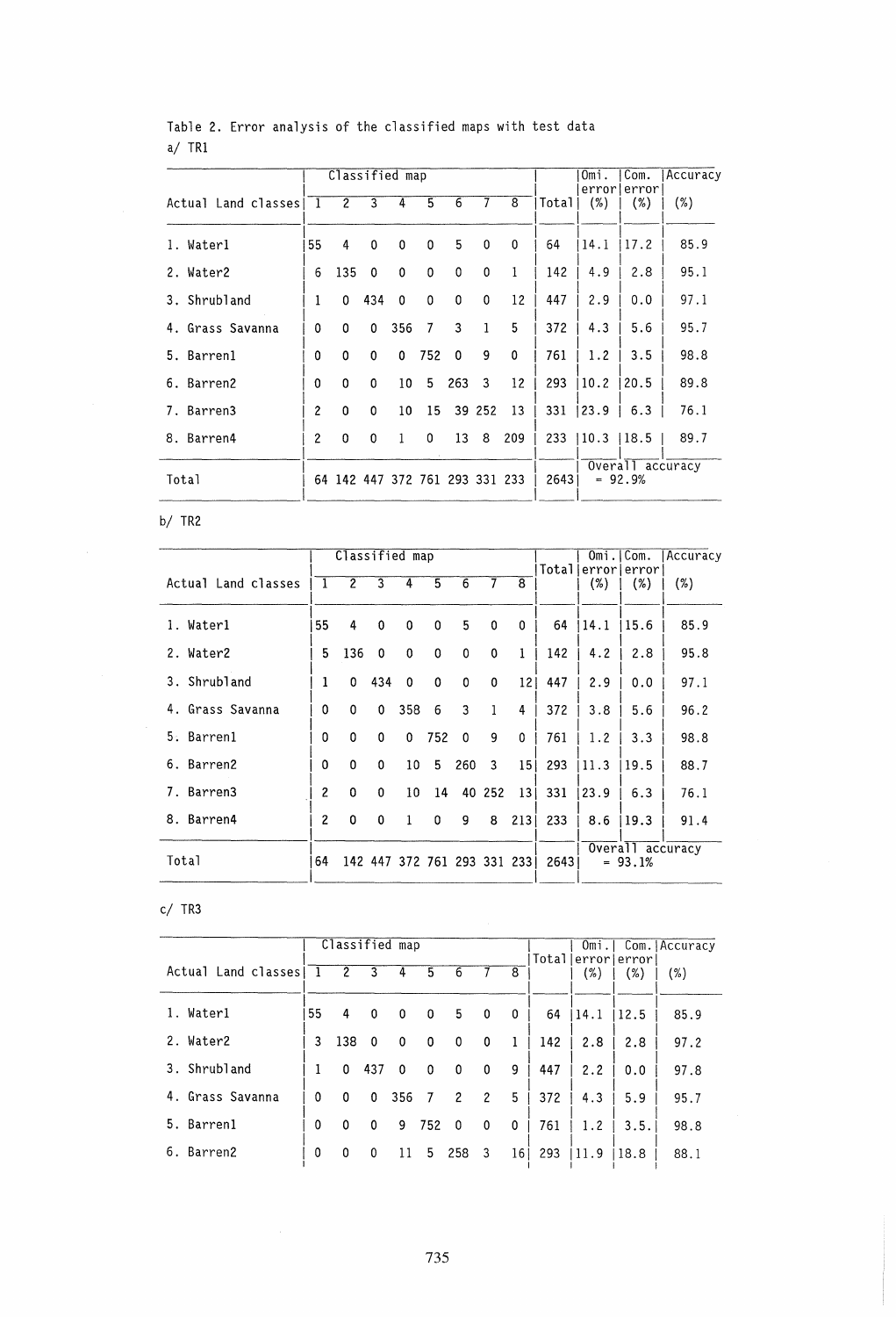| 7. Barren3 |    |  |  |  |                                  | 0 10 15 40 251 13 331 24.2 6.9     | 75.8 |
|------------|----|--|--|--|----------------------------------|------------------------------------|------|
| 8. Barren4 |    |  |  |  |                                  | 0 0 1 0 8 9 213   233   8.6   18.9 | 91.4 |
| Total      | 64 |  |  |  | 142 447 372 761 293 331 233 2643 | Overall accuracy<br>$= 93.1%$      |      |

 $d / TR4$ 

|                     |    | Classified     |                | map                         |     |                |             |                 |       | Omi. |                               | Com. Accuracy |
|---------------------|----|----------------|----------------|-----------------------------|-----|----------------|-------------|-----------------|-------|------|-------------------------------|---------------|
| Actual Land cover   |    | $\overline{2}$ | $\overline{3}$ | 4                           | 5   | $\overline{6}$ | 7           | $\overline{8}$  | Total | (%)  | errorlerror<br>(%)            | (%)           |
| 1. Waterl           | 55 | 4              | 0              | 0                           | 0   | 5              | $\mathbf 0$ | 0               | 64    | 14.1 | 15.6                          | 85.9          |
| 2. Water2           | 5  | 136            | $\mathbf 0$    | $\Omega$                    | 0   | $\Omega$       | $\mathbf 0$ | 1               | 142   | 4.2  | 2.8                           | 95.8          |
| 3. Shrubland        | 1  | 0              | 434            | $\mathbf{0}$                | 0   | 0              | 0           | 121             | 447   | 2.9  | 0.0                           | 97.1          |
| Grass savanna<br>4. | 0  | 0              | 0              | 356                         | 6   | 4              | 1           | 5               | 372   | 4.3  | 4.8                           | 95.7          |
| 5. Barrenl          | 0  | 0              | 0              | $\Omega$                    | 752 | $\Omega$       | 9           | 0               | 761   | 1.2  | 3.4                           | 98.8          |
| 6. Barren2          | 0  | 0              | 0              | 7                           | 5   | 268            | 3           | 10 <sub>1</sub> | 293   | 8.5  | 19.8                          | 91.5          |
| 7. Barren3          | 3  | 0              | 0              | 10                          | 15  |                | 35 255      | 13 <sup>1</sup> | 331   | 23.0 | 6.3                           | 77.0          |
| 8. Barren4          |    | 0              | 0              | 1                           | 0   | 14             | 8           | 2091            | 233   | 10.3 | 17.6                          | 89.7          |
| Total               | 64 |                |                | 142 447 372 761 293 331 233 |     |                |             |                 | 2643  |      | Overall accuracy<br>$= 93.3%$ |               |

e/ TAH

 $\sim$ 

|                     |     | Classified map |                |              |                 |          |          |                 |                  | Omi. | Com.                          | Accuracy |
|---------------------|-----|----------------|----------------|--------------|-----------------|----------|----------|-----------------|------------------|------|-------------------------------|----------|
| Actual Land classes | - 1 | $\overline{2}$ | $\overline{3}$ | 4            | 5               | 6        |          | $\overline{8}$  | Totall           | (%)  | errorlerrorl<br>(%)           | (%)      |
| 1. Waterl           | 62  | $\overline{c}$ | $\mathbf 0$    | 0            | 0               | 0        | 0        | 0               | 64               | 3.1  | 23.4                          | 96.9     |
| 2. Water2           | 3   | 139            | 0              | 0            | 0               | 0        | $\bf{0}$ | 0               | 142              | 2.1  | 1.4                           | 97.9     |
| 3. Shrubland        | 0   | 0              | 439            | $\mathbf{0}$ | $\Omega$        | 0        | 0        | 8               | 447              | 1.8  | 1.1                           | 98.2     |
| 4. Grass savanna    | 0   | 0              | $\mathbf{1}$   | 316          | $\mathbf 0$     | 7        | 15       | 33 <sup>1</sup> | 372              | 15.1 | 6.7                           | 84.9     |
| 5. Barrenl          | ٥   | $\mathbf{0}$   | $\mathbf 0$    | 0            | 757             | $\Omega$ | 4        | $\Omega$        | 761              | 0.5  | 2.5                           | 99.5     |
| 6. Barren2          | 0   | $\Omega$       | $\Omega$       | 12           | $\Omega$        | 259      | 8        | 14 <sup>1</sup> | 293              | 11.6 | 11.3                          | 88.4     |
| 7. Barren3          | 10  | $\Omega$       | 1              | 3            | 19              |          | 18 263   | 17 <sup>1</sup> | 331              |      | 20.5112.1                     | 79.5     |
| 8. Barren4          | 2   | 0              | 3              | 10           | $\Omega$        | 8        |          | 13 197          | 233              |      | 15.5130.9                     | 84.5     |
| Total               | 64  |                |                |              | 142 447 372 761 |          |          |                 | 293 331 233 2643 |      | Overall accuracy<br>$= 92.0%$ |          |

# Table 3. Summary of accuracy

| Images       |            |            |            |            |            |
|--------------|------------|------------|------------|------------|------------|
| Land classes | TR1<br>(%) | TR2<br>(%) | TR3<br>(%) | TR4<br>(%) | TAH<br>(%) |
| 1. Waterl    | 85.9       | 85.9       | 85.9       | 85.9       | 96.9       |
| Water2<br>2. | 95.1       | 95.8       | 97.2       | 95.8       | 97.9       |